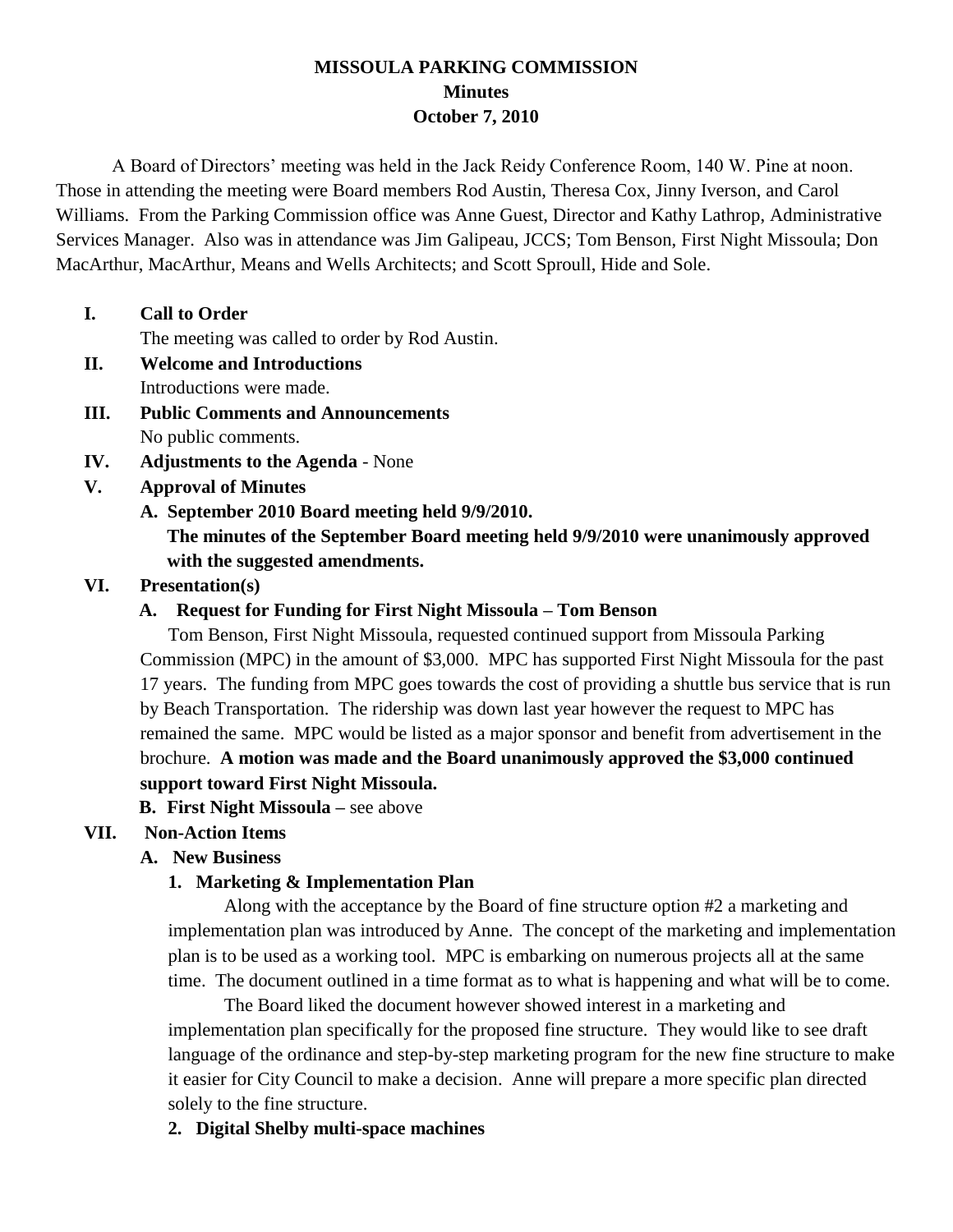As per email discussions the Board voted to replace the Miti machines in both the Bank Street Parking Structure and the New Park Lot. The Miti machines will be replaced with Digital Shelby multi-space machines. They are user friendly and are similar to what we are already been using. The Shelby machines will accept coin, bills and credit cards.

MPC negotiated a 40% reduction in the price for the new machines. This will also include a beta testing program of pay by license plate. This was expressed as a good decision and reinforces MPC's goal to moving forward with the Downtown Master Plan (DTMP).

### **3. IPS meters – sleeves and bases**

MPC will be installing new IPS meters in the N. Higgins project. The single space digital meters have the capability to accept both coin and credit cards. Basically, each credit card transaction will cost approximately \$0.13. For all of the meters on N. Higgins a cost was estimated at \$247.25 per month to be serviced.

#### **4. Booth position**

The operational hours of the booth at Central Park are from 8 a.m. to 6 p.m. Currently the booth is covered from 10:30 a.m. to 6 p.m. Leaving 2½ hours unattended and patrons not paying for parking those first hours of the day.

A major piece of implementation of the DTMP is to introduce the first hour free parking in Central Park. This concept is viewed as a positive incentive for individuals to park in the structure rather than on the streets. In order to implement the project it is crucial to cover the booth during the entire operating hours. This would mean that MPC needs to hire a part-time person to cover the booth the early hours of the day.

MPC has already approved the job description for the booth position. The intention is to have the position filled prior to the Holiday season.

### **B. Old Business**

### **1. Fine structure & ordinance language – Rod Austin**

Anne contacted Jim Nugent to get his advice on how to write in the new fine structure ordinance. He stated that the ordinance language should be specific. Anne looked at the old language and tried to spell out the proposed fine structure. For the Board, Anne attached a draft of the fine structure proposal as a reminder. This will not be included in the ordinance language.

The ordinance language will have to go Jim Nugent then to A.F. committee then back to the Board to get the precise language written to present to City Council.

### **2. N. Higgins Project (placement of meters) – Rod Austin**

MPC received 43 IPS meters as a pilot program on N. Higgins project. It was decided to place the meters on the edge of the bike lanes bordering the parking spaces. The major reason of meter placement was due to the alignment of the parking spaces. As part of the project, the parking spaces were readjusted. Consequently, the existing meters were not in alignment with the new spaces.

## **3. Front Street Parking Structure Update (min. # of spaces) – Rod Austin**

The Development Agreement between First Interstate Bank (FIB) and Holiday Inn has not been finalized. One of the requirements of the contract between the two parties is a final design of the proposed parking structure. Missoula Redevelopment Agency (MRA) has sent out a RFP to architects to provide a design of the structure. Apparently, image is a major issue to Holiday Inn and they have placed various constraints on the design in the contract.